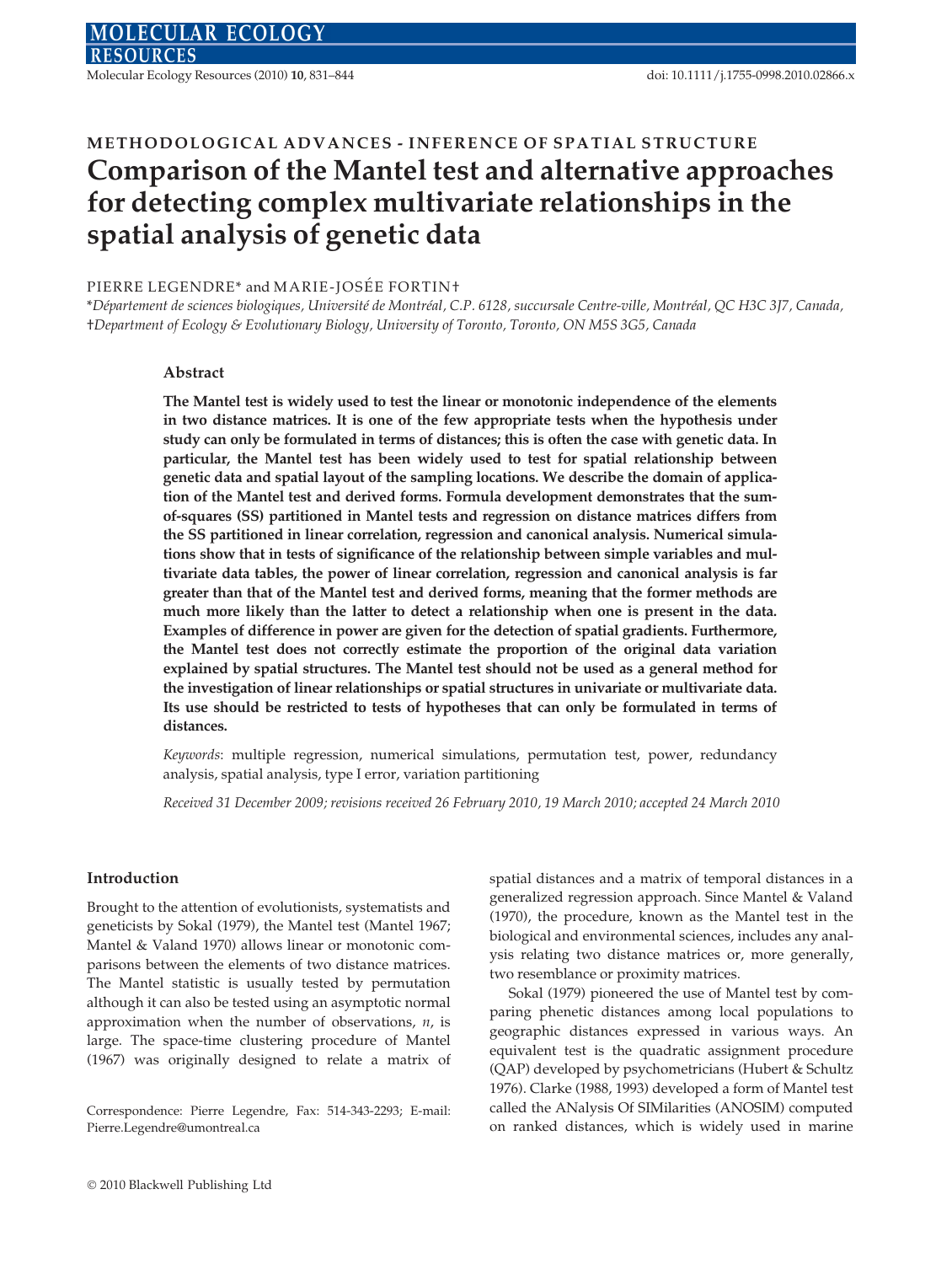biology. Smouse et al. (1986) proposed to compute partial correlations on distance matrices as the basis for partial Mantel tests. They used that method to test alternative hypotheses about the factors (geographic and linguistic distances) responsible for genetic variation among the Yanomama Indians of lowland South America. Because of the ease of representation of spatial relationships by a distance matrix, Legendre & Troussellier (1988) used the partial Mantel test (described in Appendix S4) to control for the effect of spatial distances in ecological studies. Since then, Mantel tests have been used in various fields of biology: morphology (van Schaik et al. 2003), behaviour (Cheverud 1989), ecology (Leduc et al. 1992; Fortin & Gurevitch 2001; MacDougall-Shackleton & MacDougall-Shackleton 2001; Wright & Wilkinson 2001) and phylogenetics (van Buskirk 1997). In a micro-evolutionary study, Le Boulengé et al. (1996) used partial Mantel tests to test alternative hypotheses about the cause of morphological variation among local muskrat populations in a river catchment: straight-line distances, swimming distances along the river network and 'decisions' distances along the network. In population genetics, Mantel tests have been used to determine whether local populations that are geographically close are either genetically or phylogenetically similar (e.g., Lloyd 2003). This question can be reformulated as follows: is the spatial genetic variation spatially organized? If so, what are the significant spatial patterns and at what scale(s) are they found?

In landscape genetics recently, several studies used Mantel tests to include landscape features in the analysis of genetic variation in a spatially explicit way (Vignieri 2005; Cushman et al. 2006; Wang et al. 2008). The tested hypotheses may include physical or biotic environmental conditions, or else species-dependent processes such as seed dispersal limitation. The latter processes are more likely to affect neutral genes than non-neutral loci that are differentially selected by environmental conditions.

The objective of this study is to evaluate the performance of the Mantel test in spatial population genetic and landscape genetic analysis in comparison with alternative statistical approaches (correlation, canonical analysis) not based on distances. In spatial population genetics, landscape genetics and spatial community ecology, statistical analyses are often undertaken to 'explain' (in the statistical sense) the spatial variation of a response variable (y, univariate) or data table (Y, multivariate). Several processes can generate spatial genetic structures (Fig. 1), and several regression and distance-based methods can be used to relate these structures to landscape and environmental conditions. In this study, we will show that the Mantel test is not equivalent to either a correlation or regression analysis in the univariate case, or a canonical analysis in the multivariate case. We will also show that there is a great difference in power between these alternative tests, and that for spatial analysis, more powerful alternatives are available, unless the hypothesis to be tested strictly concerns distances. Moreover, Mantel tests underestimate the coefficient of determination estimating the variation explained by the spatial structure.

## Mantel test and derived forms

The statistic used by Mantel (1967) was the cross-product of the distances in the two matrices under analysis. Nowadays, most if not all computer programs offer a Mantel correlation statistic  $r_M$ , which is the cross-product between the standardized distances divided by  $(d - 1)$ , where  $d$  is the number of distances in the upper-triangular portion of each matrix when the statistic is computed from symmetric matrices. This transformation has no effect on the probability obtained by permutation tests, and  $r_M$  is conveniently bounded between -1 and +1. Equations for the Mantel statistic will be given further down after the presentation of the sum-of-squares (SS) statistics. In the rare cases where  $r_M$  is computed over asymmetric matrices, d is the total number of distances in each matrix, except the diagonal elements, which trivially take the value 0.

In its most simple form in spatial analysis of genetic data, the Mantel test is used to compare a matrix of geographic distances to a matrix representing relevant dissimilarities among the same objects computed from another data table (phylogenetic, genetic, environmental, etc.). Derived forms include the partial Mantel test carried out using partial correlation statistics computed on distances (Smouse et al. 1986), the Mantel correlogram (Oden & Sokal 1986; Sokal 1986), multiple regression on distance matrices (Hubert & Golledge 1981; tests of significance described in Legendre et al. 1994), as well as the test of congruence among several distance matrices (CADM, Legendre & Lapointe 2004). A few years ago, a controversy arose in the literature about the validity of the permutation procedure used in partial Mantel tests. The issue is summarized in Box 1. A description of the various permutation methods proposed for partial Mantel tests is given in Appendix S4, together with recommendations about the use of three of these procedures.

When the spatial structure of gene frequencies or genetic diversity (Fig. 1a) at the sampling locations is of interest per se, more powerful methods of analysis have been developed for modelling gradients or other forms of broad-scale spatial structures created in univariate or multivariate data as a response to forcing environmental variables (induced spatial dependence), as well as finerscaled patterns corresponding to autocorrelation generated in response variables by dynamic processes (Diniz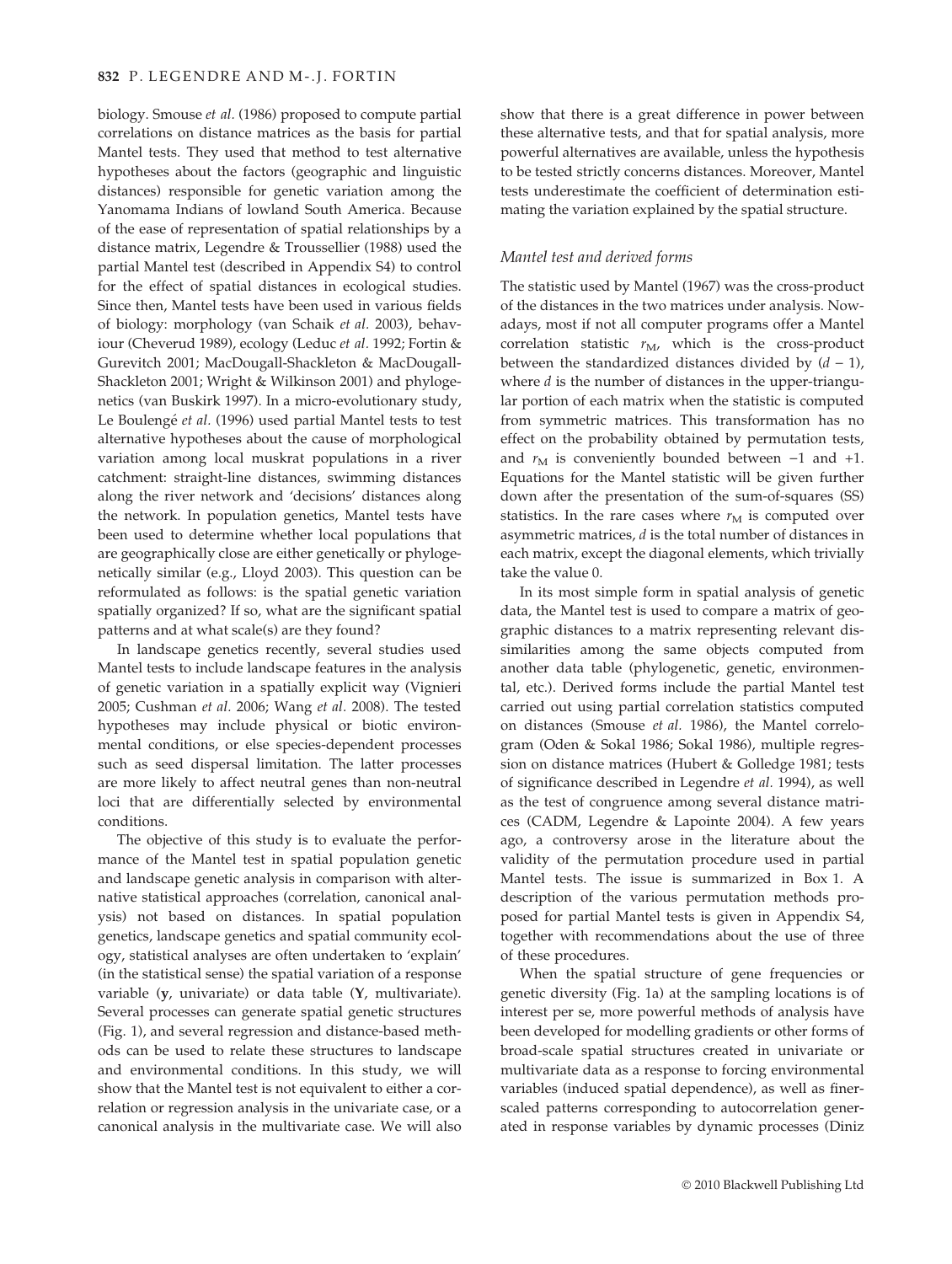

Fig. 1 Spatial genetic analyses. Selection of the appropriate statistical methods depending on data types and derived measures of (a) genetic and (b) spatial distances. (c) Methods of analysis according to the process under study. (a) Genetic data can be either adaptive or neutral genes depending on the markers used from which are derived either distance data (based on various coefficients: Fst, Nei) or quantities (number of alleles, band differences). (b) Spatial data can be only  $x-y$  coordinates leading to either (as indicated be dashed arrows) Euclidean distances or multiscale analysis (see text for brief description of these methods). Then (c), the selection of methods depends on whether the genetic data being used are (i) quantitative values variables (quantities such as number of alleles, proportion of polymorphic bands or band length differences), in which case-specific processes can be studied using spatial regression (SAR, CAR, autologistic, GWR, etc.), multiscale analysis (methods listed in section b: polynomial, Moran's eigenvector maps, multiscale ordination) and ⁄ or multivariate ordination methods (PCA, RDA, CCA); or (ii) they are in the form of genetic distances, in which case distance-based methods should be used to test spatial population and landscape genetics questions. Boxes, which contain lists of methods that can be used or processes to be tested, indicate that any of the methods or of the processes within them could be used or tested. IB ... : isolation by ...; IBD: isolation by distance.

#### Box 1 Controversy about the validity of the partial Mantel test

Two articles appeared in the journal Evolution in 2001–2002 about the use of partial Mantel tests in micro-evolutionary studies: Raufaste & Rousset (2001) and Castellano & Balletto (2002). These articles ignored previously published work in which the properties of different forms of partial Mantel tests, with or without spatial autocorrelation, had been spelled out. The first article raised a valid point about a situation requiring a particular permutation procedure, but it left readers with the impression that the partial Mantel test is, in general, an inadequate testing procedure, which is not the case. The second article tried to rehabilitate the partial Mantel test, but advocated an inappropriate testing procedure. Comments presented in Appendix S3 attempt to clarify some of the underlying concepts. Appendix S4 gives recommendations about appropriate testing procedures for partial Mantel tests. This issue is addressed here because there is still some confusion among users about the validity of the permutation test used in partial Mantel tests.

et al. 2009; Guillot et al. 2009). These methods involve transforming the geographic coordinates of the sites into derived geographic functions (Fig. 1b): polynomial of the geographic coordinates (leading to polynomial canonical trend-surface analysis, Legendre 1990), Moran's eigenvector maps (mentioned in Table 1, specifically called PCNM or MEM spatial eigenfunctions analysis: Borcard & Legendre 2002; Borcard et al. 2004; Dray et al. 2006) or asymmetric eigenvector maps (AEM: Blanchet et al.

2008). These analyses are carried out by using the derived geographic functions as explanatory variables in multiple regression, canonical analysis or variation partitioning among environmental and spatial components (Borcard et al. 1992; Borcard & Legendre 1994). Moran's eigenvector maps can also be used in multiscale ordination (Wagner 2004). In landscape genetic studies, landscape features between sampling locations are often of interest; they can be incorporated in the analysis as resistance or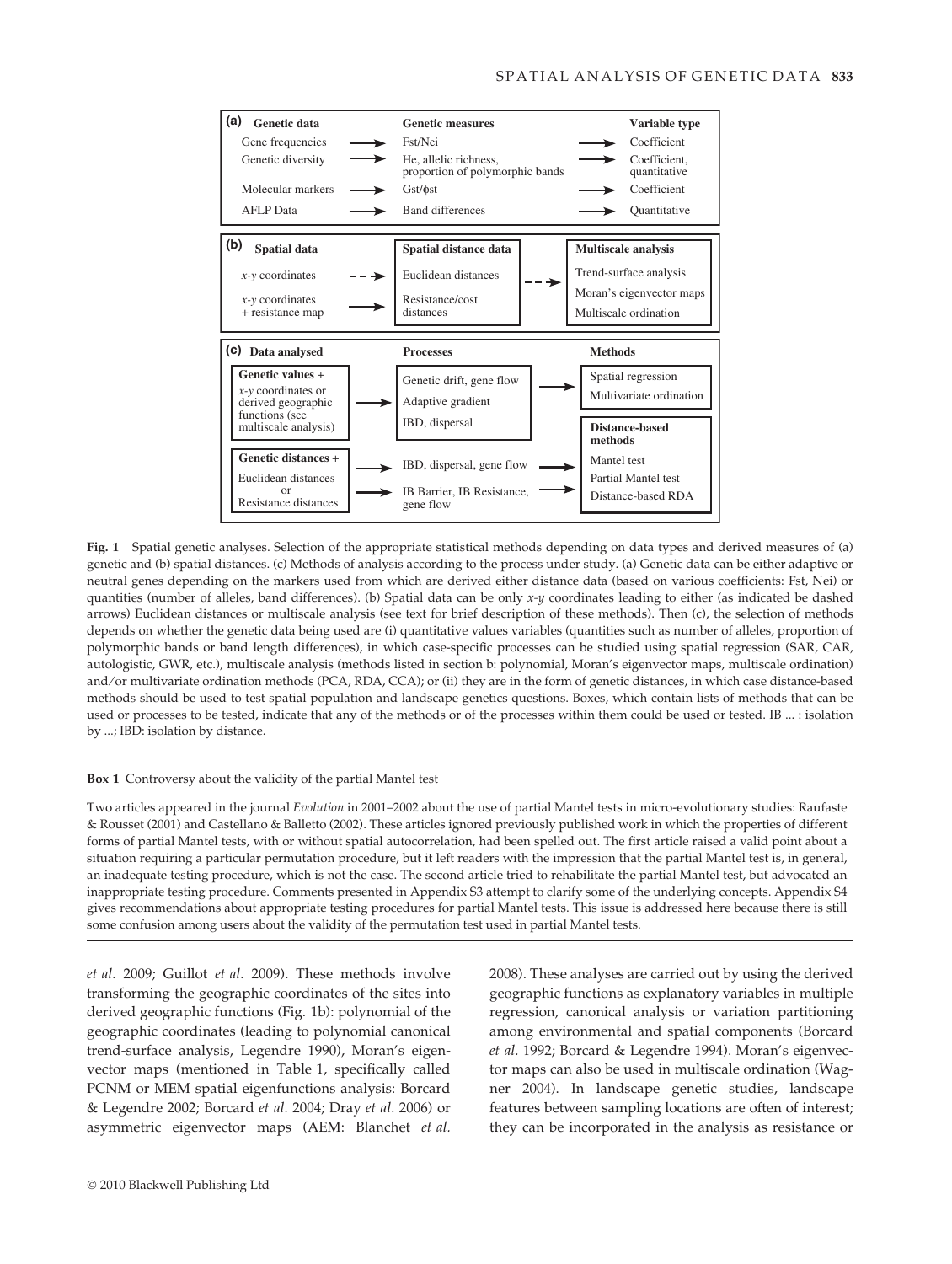Table 1 Representation of environmental and spatial data to test different types of hypotheses. 'Factor' is a generic term for multistate qualitative (or categorical) variables. Distance matrices D (right column) can easily be computed from rectangular data tables (left column). One can also go from a D matrix to a rectangular data table by principal coordinate analysis (metric, or classical, multidimensional scaling).

| Linear models                                                    | Mantel test and derived forms                                   |
|------------------------------------------------------------------|-----------------------------------------------------------------|
| Landscape genetics hypothesis: response data                     |                                                                 |
| are related to environmental variables or experimental factors   |                                                                 |
| Environmental variables                                          | D matrix computed from the                                      |
| (quantitative, binary, or factor)                                | environmental variables                                         |
| Experimental (ANOVA) factor                                      | Design matrix <b>D</b> describing the factor                    |
| Spatial population genetic: response data are related to 'space' |                                                                 |
| Geographic regions (factor)                                      | Design matrix <b>D</b> representing regions                     |
| Geographic coordinates (quantitative)                            | D matrix of Euclidean geographic distances                      |
|                                                                  | or log of geographic distances                                  |
| Polynomial of geographic coordinates                             | D matrix from polynomial of geographic coordinates              |
| Moran's eigenvector maps (spatial eigenfunctions)                | Design matrix <b>D</b> containing connecting links              |
| computed from connection diagrams (e.g., Delaunay                | between neighbouring sites. The links may be                    |
| triangulation) or geographic coordinates                         | binary (absence of link = $0$ , presence = 1) or                |
|                                                                  | weighted by any appropriate form of distance                    |
|                                                                  | on a map (Euclidean, or least-cost, or along practicable paths) |

cost values and assembled in resistance/cost distances that are used instead of Euclidean geographic distances (Fig. 1b).

Specialized statistical packages used by evolutionary biologists offer Mantel test modules, distance-based RDA and multiscale analysis to help answer these questions (e.g., Genepop: Raymond & Rousset 1995; Arlequin: Excoffier et al. 2005; GENALEX: Peakall & Smouse 2006; NTSYSpc: Rohlf 2009; in the R language: ade4: Dray et al. 2007; vegan: Oksanen et al. 2010; ape: Paradis et al. 2009; ncf: Bjørnstad 2009).

#### Statistical aspects

# Equivalence of rectangular data and distance matrices for sum-of-squares statistic

Whether the data form a vector y or a rectangular data table Y about objects (individuals or local populations), the total variance of the data can be computed. For a single variable  $y$  measured about  $n$  objects, the SS can be computed as SS(y) =  $\sum_{i=1:n} (y_i - \bar{y})^2$  or, after computing a Euclidean distance matrix  $\mathbf{D} = [D(y_i, y_h)] = [D_{ih}]$  among the values of **y**, SS(**y**) =  $\left(\sum_{i\neq h} D(y_i, y_h)\right) = [D(y_i, y_h)]$ <br>the values of **y**, SS(**y**) =  $\left(\sum_{i\neq h} D(y_i, y_h)\right)^2\right)/n$ , which can be the values of y,  $33(y) = (\sum_{i \neq h} D(y_i, y_h)) / h$ , which can be<br>written in the more compact form  $(\sum_{i \neq h} D_{ih}^2) / n$ . Only the  $D_{ih}$  values in the upper-triangular portion of **D** are used in this formula. The equivalence of the two formulas can easily be checked using any set of numerical values.

In the multivariate case, where matrix  $Y$  contains  $p$ variables, the formula for the SS computed from the raw data is:

$$
SS(\mathbf{Y}) = \sum_{j=1:p} \sum_{i=1:n} (y_{ij} - \bar{y}_j)^2
$$
 (1)

The formula computed from Euclidean distances is as above:

$$
SS(\mathbf{Y}) = \left(\sum_{i \neq h} D_{ih}^2\right) / n \tag{2}
$$

Note that the division is by the number of objects  $n$ , not by the number of distances involved in the calculation. The values from eqns 1 and 2 for SS(Y) are equal (Appendix S1; Legendre & Legendre 1998, Eqs. 8.5 and 8.6). The ordinary unbiased estimate of the total variance in the data is obtained by dividing  $SS(y)$  or  $SS(Y)$  by  $(n - 1)$ . The equality of eqns 1 and 2 only holds for Euclidean distances. If the distance matrix has been computed using another formula than the Euclidean distance function, the SS obtained from eqn 2 is no longer equal to the SS of the original data (eqn 1). Equation 2 can be used in least-squares algorithms that compute statistics in the distance world, e.g. for K-means partitioning of objects based upon a question-specific distance matrix.

#### Null hypotheses

A test of statistical significance involves three main components: a null hypothesis, a test statistic and a reference distribution under the null hypothesis to assess the significance of the statistic with respect to that hypothesis. The null hypothesis  $(H_0)$  in a test of the correlation coefficient states that the correlation (linear or monotonic) between the variables in the reference population is zero ( $\rho = 0$ ); the formulation of H<sub>0</sub> in terms of a linear or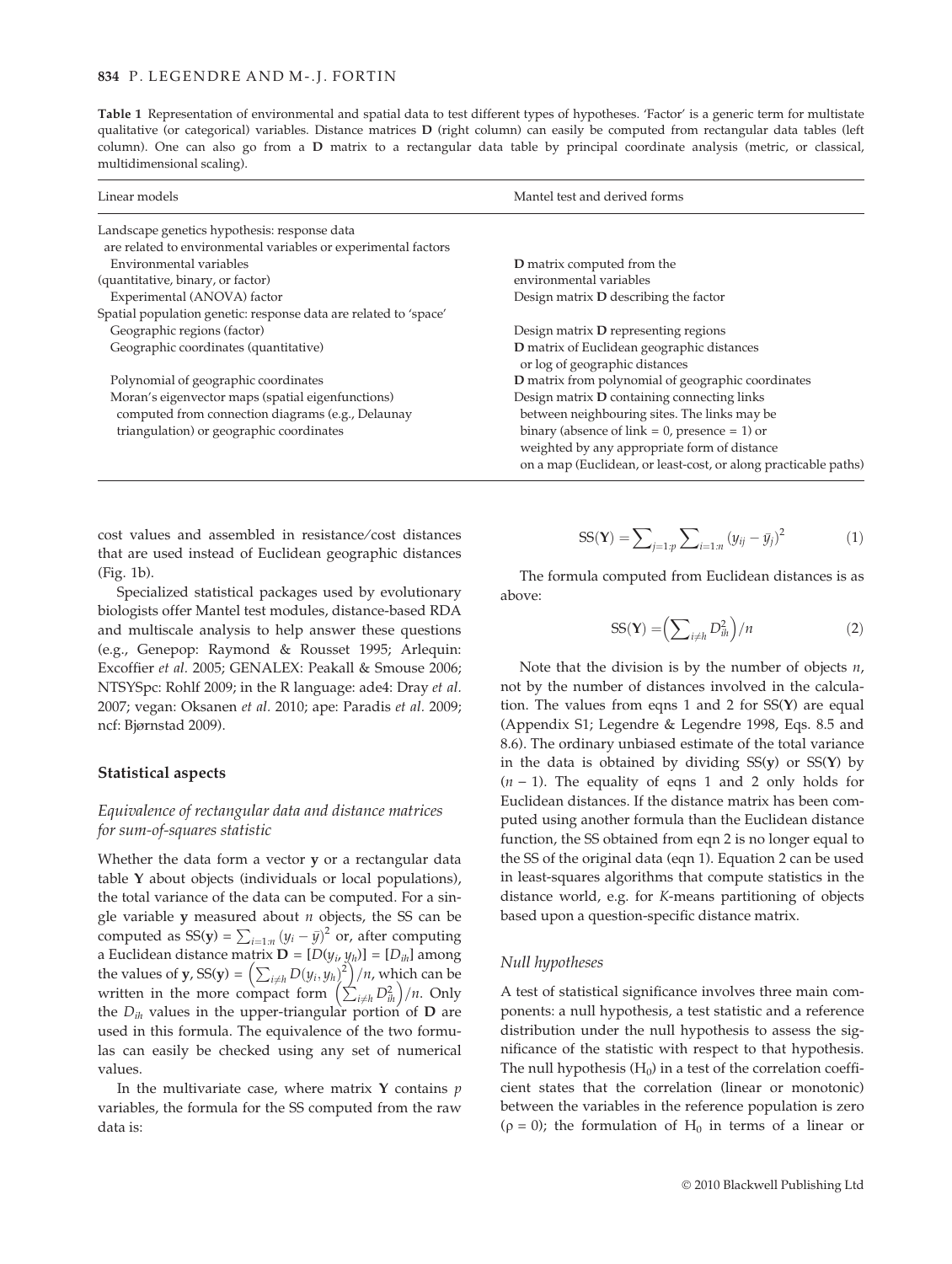monotonic relationship determines the choice of a linear or rank correlation coefficient as the test statistic. In simple or multiple linear regression, the null hypothesis states that the explanatory variables used in the analysis explain no more of the response variable's variation than would random variables with the same distributions. The test statistic is the F statistic derived from the coefficient of determination ( $R^2$  statistic) of the regression. For multivariate response data, the same type of null hypothesis can be tested using canonical redundancy analysis (RDA); the same  $R^2$  and F statistics as in linear regression are used for testing.

Users of the Mantel test often overlook the fact that the test assumes a linear relationship between the distances in the two D matrices under study. The null hypothesis of the Mantel test states that the distance matrices are unrelated in some specified way (linear relationship). This assumption can be relaxed to that of a monotonic relationship by using the Spearman instead of the Pearson correlation to compute  $r_M$ , as suggested by Mantel (1967) and Dietz (1983). Distances can also be transformed using logs or other simple functions, but more complex forms of nonlinearity cannot easily be handled by the Mantel test. Splines and other nonlinear smoothing methods can, however, be used on distance– distance or distance-similarity dispersion diagrams to fit a curve to the plot, helping the eye see the shape of the relationship (e.g., Figs 2 and 3 in 'Spatial gradients' section on spatial gradients). A relationship which is linear for the raw data may become nonlinear when using distance matrices, as will be shown in the 'Spatial gradients' section. The Mantel statistic can be tested by an appropriate form of permutation (the 'matrix permutation' briefly described in the 'Bivariate case' section) or, if  $n$  is large, transformed into a statistic called t by Mantel (1967) and tested with reference to the standard normal distribution.

# Correspondence between data, question and method of analysis

Before using a statistical model or a testing method to interpret observational or experimental data, the following questions must be carefully examined and answered:

- 1 Is the chosen statistic appropriate to the data and to the hypothesis to be tested (Fig. 1, Table 1)? We will show in 'Different sum-of-squares statistics' that the statistics computed in correlation and Mantel analysis are fundamentally different. Correlation statistics (linear or monotonic) are appropriate to test a hypothesis of correlation between variables. Mantel statistics (linear or monotonic) are appropriate to test hypotheses that only concern and can only be formulated in terms of distances.
- 2010 Blackwell Publishing Ltd
- 2 Does the method have a correct type I error rate? Simulation studies can be used to assess the rate of type I error of statistical methods in situations where there is no effect ( $\rho = 0$  in correlation analysis) corresponding to the tested hypothesis.
- 3 Given the data, is the method the most powerful among those available? Here again, simulation studies can be used to compare the power of statistical methods in situations where there is an effect corresponding to the tested hypothesis ( $\rho \neq 0$  in correlation analysis).

To test different types of hypotheses in spatial population genetics (spatial data) and landscape genetics (spatial and environmental data) about the underlying processes affecting genetic spatial structures (Fig. 1), Table 1 shows how environmental and spatial data can be represented in linear models and in distance-based Mantel tests.

### Different sum-of-squares statistics

When rectangular tables of raw data are transformed into distance matrices, a Mantel test between the two distance matrices is not equivalent to a test of the simple correlation between two vectors (for two rectangular tables of size  $n \times 1$ ) or the canonical correlation between two multivariate data tables: the null hypotheses ('Null hypotheses' section) and the test statistics differ. Let us now focus on the test statistics.

Consider two variables y and x. The formula for the Pearson correlation coefficient between the variables  $y_c$ and  $x_c$  centred on their respective means is:

$$
r_{\mathbf{y},\mathbf{x}} = \frac{\sum_{i=1:n} (y_{\mathbf{i}c} \times x_{\mathbf{i}c})}{\sqrt{\sum_{i=1:n} (y_{\mathbf{i}c}^2)} \sqrt{\sum_{i=1:n} (x_{\mathbf{i}c}^2)}} = \frac{\mathbf{y_c}' \mathbf{x_c}}{\sqrt{\text{SS}(\mathbf{y_c})} \sqrt{\text{SS}(\mathbf{x_c})}} \tag{3}
$$

In the framework of the linear regression of y on x, the coefficient of determination  $R_{y|x}^2$  is the SS of the fitted values (SS of vector  $\hat{\mathbf{y}}$ ) divided by the total sum-of-squares of y (SS(y) at the beginning of section 'Equivalence of rectangular data and distance matrices for sum-ofsquares statistic'):

$$
R_{\mathbf{y}|\mathbf{x}}^2 = \frac{\text{SS}(\mathbf{\hat{y}})}{\text{SS}(\mathbf{y})}
$$
(4)

so that the bivariate correlation coefficient is:

$$
r_{y,x} = (\text{sign})\sqrt{\frac{\text{SS}(\hat{\mathbf{y}})}{\text{SS}(\mathbf{y})}}
$$
(5)

where (sign) is the sign of the covariance between y and  $x.$  Equations 3 and 5 produce the same result for  $r.$  In the multivariate case, canonical redundancy analysis (RDA) of a matrix **Y** by **X** produces an  $R^2$  statistic constructed in the same way: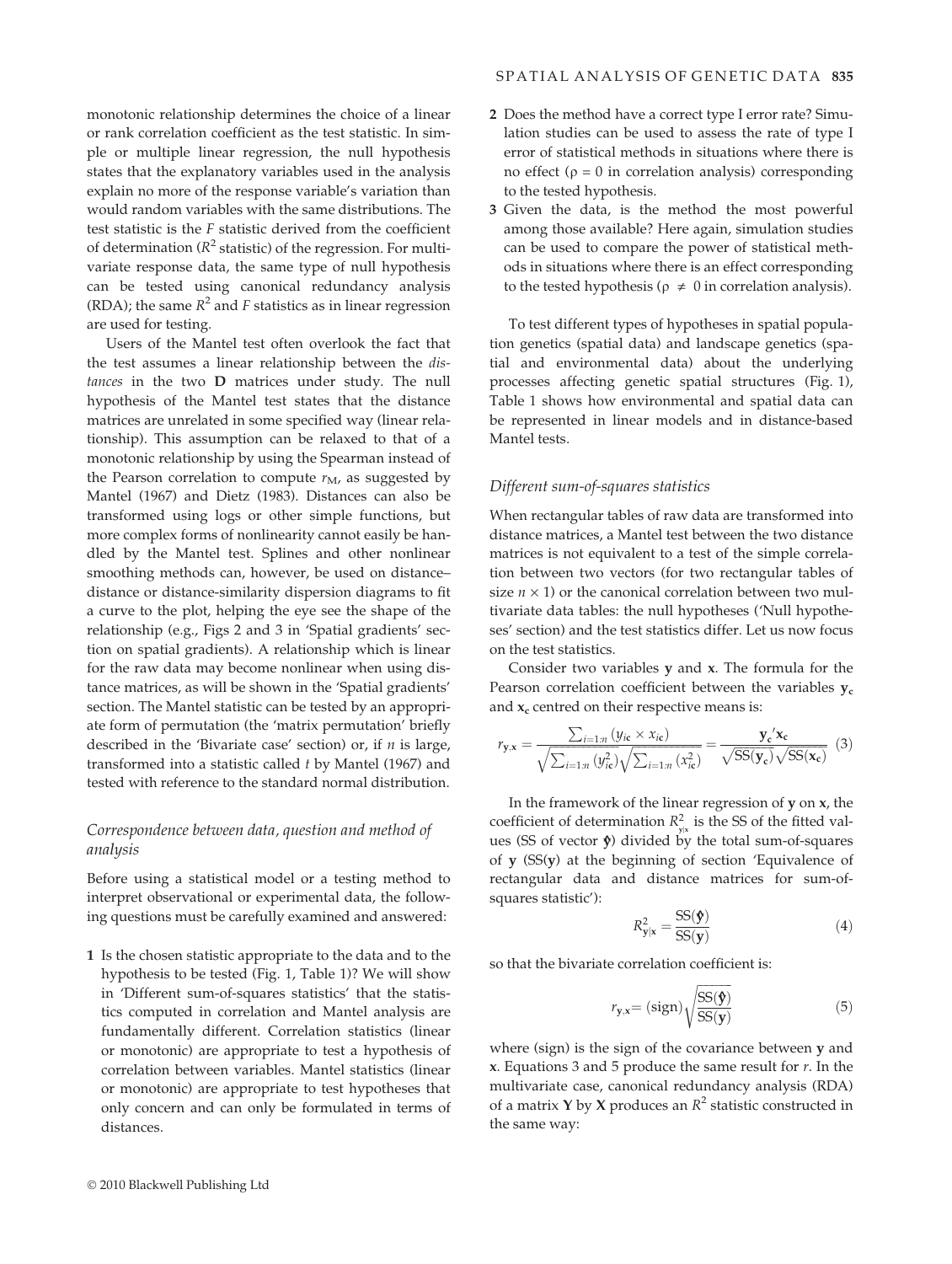$$
R_{\mathbf{Y}|\mathbf{X}}^2 = \frac{\text{SS}(\mathbf{\hat{Y}})}{\text{SS}(\mathbf{Y})}
$$
 (6)

The important point here is that in the univariate and multivariate cases, the sum-of-squares in the denominator of  $R^2$  are SS(y) and SS(Y), respectively. This is the SS that is partitioned by the regression or RDA into a SS of fitted values  $SS(\hat{y})$  or  $SS(\hat{Y})$  and a residual sum-ofsquares  $SS(y_{res})$  or  $SS(Y_{res})$ .

Consider now two distance matrices,  $D_Y$  and  $D_X$ , computed from vectors  $y$  and  $x$  or data tables  $Y$  and  $X$ . For the present demonstration, assume that the Euclidean distance function has been used to compute the distances, as in eqn 2. String out the upper-diagonal portions of the two distance matrices as long vectors  $d_Y$  and  $d_X$ , each of length  $n(n - 1)/2$ . The Mantel correlation,  $r_M$ , is the correlation coefficient computed from these two vectors, as shown in Legendre & Legendre (1998, Fig. 10.19) and other textbooks. It is also the square root of the coefficient of determination  $R_{\rm M}^2$  of the linear regression of  $\mathbf{d}_{\mathbf{Y}}$ on  $d_X$ :

$$
R_{\rm M}^2 = R_{\rm dY|dX}^2 = \frac{\rm{SS}(\hat{d}_Y)}{\rm{SS}(\rm{d}_Y)}\tag{7}
$$

so that

$$
r_{\rm M} = (\text{sign}) \sqrt{\frac{\text{SS}(\mathbf{\hat{d}}_Y)}{\text{SS}(\mathbf{d}_Y)}} \tag{8}
$$

where (sign) is the sign of the covariance between  $d_Y$  and  $d_X$ . Again, we have the SS of the vector of distances  $d_Y$  in the denominator of the  $R^2$  equation. What is that value? We can compute it as:

$$
SS(\mathbf{d}_{\mathbf{Y}}) = \sum_{i \neq h} (D_{ih\mathbf{Y}} - \bar{D}_{\mathbf{Y}})^2 = \sum_{i \neq h} (D_{ih\mathbf{Y}})^2 - \frac{\left(\sum_{i \neq h} D_{ih\mathbf{Y}}\right)^2}{n(n-1)/2}
$$
\n(9)

This formula is written using  $D_{ih}$  values to make it comparable to eqn 2. For symmetric distance matrices, only the  $D_{ih}$  values in the upper-triangular portion of **D** are used. The main point here is that  $SS(d<sub>Y</sub>)$  in eqn 9 is not equal to, is not a simple function of, and cannot be reduced to SS(Y) in eqn 2.

To summarize, the sum-of-squares SS(Y) (eqns 1 or 2) and  $SS(d<sub>Y</sub>)$  (eqn 9) are different statistics. As a consequence, the coefficients of determination constructed with SS(**Y**) or SS(**d**<sub>**Y**</sub>) in the denominator ( $R_{y|x}^2$  for two variables or  $R^2_{Y|X}$  for two matrices analysed by RDA on the one hand, and  $R_{dY|dX}^2$  for two distance matrices analysed by the Mantel test on the other), and the corresponding coefficients of correlation (Pearson  $r$  for two variables, Mantel  $r_M$  for two distance matrices), are also different statistics: they do not measure the same relationship.

Consider the numbers 1–10 for example. Their total sum-of-squares,  $SS(y)$ , is 82.5 (eqn 1). Now compute a Euclidean distance matrix D among these 10 numbers: the sum-of-squares  $SS(d_Y)$  from eqn 9 is 220. So  $R^2$ , the coefficient of determination or the square of the Pearson correlation between two vectors, which represents a fraction of eqn 1, cannot be equal to  $R<sub>M</sub><sup>2</sup>$ , the square of the Mantel correlation between the derived distance matrices, which is a fraction of eqn 9.

The two families of statistical methods will also diverge, perhaps more, when the raw data tables are transformed into distance matrices D using non-Euclidean distance functions that are specific to the field of application, such as genetic or ecological distances. It should now be clear that testing the relationship between two variables and rectangular data tables is not equivalent to testing the relationship between distance matrices derived from them.

Empiricists who frown upon theoretical justifications should be interested in the fact that the values of  $R_M^2$  of a Mantel test or a regression on distance matrices are always much lower than those of the  $R^2$  of a (multiple) regression or canonical analysis computed on the raw data (when it is possible to do so), as will be seen in the simulation results reported in section the 'Bivariate case'. This was one of the results reported by Dutilleul et al. (2000, Table 2) who worked out the relationships between the theoretical correlation between two simple variables and the expected value of the Mantel statistic for distance matrices computed from these two variables, under the assumption of normality. So,  $R_M^2$  cannot be used as a measure of explained variance for the original data.

Summary of findings – The Pearson correlation  $r$  and Mantel  $r_M$  statistics are based on different sums-ofsquares that are not equal, are not a simple function of, and cannot be reduced to each other. The Pearson correlation is a statistic describing the linear relationship between the variables (monotonic relationship in the case of the Spearman correlation), whereas the Mantel statistic based on the Pearson formula describes the linear relationship between distances (or a monotonic relationship if the Spearman formula is used).

#### Bivariate case

Monte Carlo simulations allow researchers to compare statistical methods in situations where they know the exact relationship between the variables. No doubt exists as to which, of  $H_0$  or  $H_1$ , is true in each particular simulated data set (Milligan 1996). Legendre (2000) simulated bivariate data to compare the power of the Pearson corre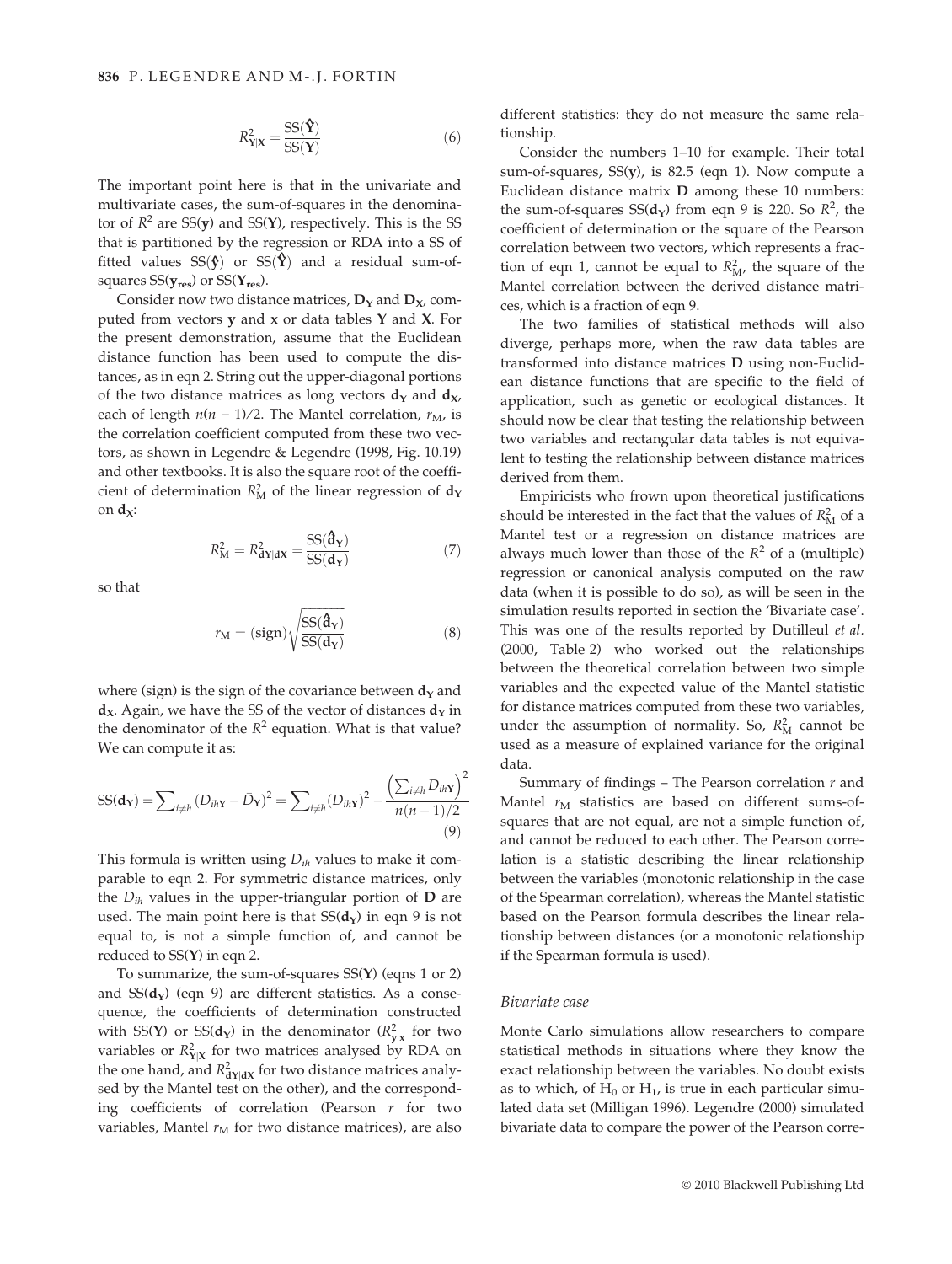lation and Mantel tests in situations where the correlation coefficient between two simple variables was appropriate. We completed and expanded these simulations here. Two vectors of random normal deviates, y and x, each of length  $n = \{10, 30, 50, 100\}$ , were generated and correlated by a predetermined population value  $p(y,x) = \{-0.5, 0, 0.5\}$ . H<sub>0</sub> was true when  $p = 0$  and false when  $p(y,x) = -0.5$  or 0.5. One-tailed tests (parametric and permutational using 999 random permutations) of Pearson's r correlation coefficient were conducted in both the lower and upper tails; only the test in the tail corresponding to the sign of  $\rho$  made sense in each case because we wanted to assess the power of the tests to detect the imposed population correlation. Note that a permutation test using Pearson's r as the test statistic, as was carried out here, is strictly equivalent to a test based on the pivotal *t*-statistic derived from  $r$ ; this is because  $t$  is a strictly monotonic function of r for any constant value of n (Legendre & Legendre 1998, Section 1.2.2). The two vectors were transformed to distance matrices  $D_v$  and  $D_x$ , and a permutational Mantel test was run using 999 random permutations of the objects identifying the rows and columns in one of the distance matrices; this form of permutation is called 'matrix permutations' in Legendre (2000). As in the case of Pearson's  $r$ , one-tailed tests were conducted in both the lower and upper tails. Power was the rejection rate of  $H_0$  at the 5% significance level after 10,000 independent simulations.

The simulation results (Table 2) lead to the following observations:

1 To be valid, a test of significance should have a rate of rejection of the null hypothesis not larger than the significance level  $\alpha$ , for any value of  $\alpha$ , when H<sub>0</sub> is true (Edgington 1995). The results in Table 2 (first 4 lines,  $\rho = 0$ ) show that, for data with normal error, the parametric and permutation tests of the Pearson correlation coefficient had correct levels of type I error, with rejection rates near the significance level  $\alpha = 0.05$ . This was also the case for the permutational Mantel test. Similar results had been found by Legendre (2000, Fig. 1a–b). The additional information provided in Table 2 is that the means of the Pearson correlations and Mantel statistics were both near 0. However, Dutilleul et al. (2000) described a few cases where the values of the Mantel statistics are negative, whereas the Pearson correlation is strictly 0; their Table 4 also shows cases, for real bivariate data, where the signs of the Mantel statistics varied but were unrelated to the signs of the Pearson correlations.

- 2 In the simulations where the data vectors were positively correlated ( $\rho = 0.5$ ), the parametric and permutational tests of the Pearson correlation in the upper tail always had greater power (the rejection rate of  $H_0$ was higher) than the Mantel test. The difference in power between the test of Pearson's r and the Mantel test is because of the fact that the two tests use different statistics, as explained in the section 'Different sum-of-squares statistics'.
- 3 In the simulations where the data vectors were negatively correlated ( $\rho = -0.5$ ), the tests of Pearson's r that made sense were those conducted in the lower tail because we wanted to estimate the power of the test to detect a negative correlation. The test in the lower tail showed power that increased with  $n$ , as expected. Tests conducted in the upper tail seldom detected a

Table 2 Comparison of power of the tests of the Pearson correlation (parametric and permutation tests) and the simple Mantel test (permutation test) in simulations where the correlation coefficient between two simple variables was appropriate. n is the number of objects in each simulation;  $p(y,x)$  is the population correlation value imposed to the two data vectors. Power is the rejection rate of H<sub>0</sub> at the 5% significance level after 10000 independent simulations. 't-test of  $r'$  = parametric test of the t-statistic associated with Pearson's  $r_i$ 'perm. test  $r'$  = permutational test of  $r$ ; 'lower tail' and 'upper tail' refer to the opposite tails in one-tailed tests.

| $\boldsymbol{n}$ | $\rho(y,x)$ | Mean of<br>Pearson r | Power of<br>$t$ -test of $r$<br>lower tail | Power of<br>$t$ -test of $r$<br>upper tail | Power of<br>perm. test<br>r lower tail | Power of<br>perm. test<br>$r$ upper tail | Mean of<br>Mantel $r$ | Power of<br>Mantel test<br>lower tail | Power of<br>Mantel test<br>upper tail |
|------------------|-------------|----------------------|--------------------------------------------|--------------------------------------------|----------------------------------------|------------------------------------------|-----------------------|---------------------------------------|---------------------------------------|
| 10               | $\Omega$    | $-0.0022$            | 0.0447                                     | 0.0495                                     | 0.0476                                 | 0.0497                                   | $-0.0029$             | 0.0498                                | 0.0469                                |
| 30               | $\Omega$    | 0.0013               | 0.0497                                     | 0.0491                                     | 0.0487                                 | 0.0485                                   | $-0.0008$             | 0.0503                                | 0.0489                                |
| 50               | 0           | 0.0001               | 0.0508                                     | 0.0504                                     | 0.0507                                 | 0.0505                                   | $-0.0006$             | 0.0503                                | 0.0516                                |
| 100              | $\Omega$    | $-0.0003$            | 0.0515                                     | 0.0480                                     | 0.0522                                 | 0.0485                                   | 0.0002                | 0.0518                                | 0.0517                                |
| 10               | 0.5         | 0.4772               | 0.0011                                     | 0.4554                                     | 0.0010                                 | 0.4529                                   | 0.1907                | 0.0145                                | 0.2792                                |
| 30               | 0.5         | 0.4935               | 0.0000                                     | 0.8976                                     | 0.0000                                 | 0.8963                                   | 0.2142                | 0.0021                                | 0.6283                                |
| 50               | 0.5         | 0.4949               | 0.0000                                     | 0.9833                                     | 0.0000                                 | 0.9834                                   | 0.2164                | 0.0003                                | 0.8071                                |
| 100              | 0.5         | 0.4967               | 0.0000                                     | 0.9999                                     | 0.0000                                 | 0.9999                                   | 0.2194                | 0.0001                                | 0.9679                                |
| 10               | $-0.5$      | $-0.4814$            | 0.4591                                     | 0.0019                                     | 0.4568                                 | 0.0016                                   | 0.1971                | 0.0128                                | 0.2828                                |
| 30               | $-0.5$      | $-0.4926$            | 0.8995                                     | 0.0000                                     | 0.8982                                 | 0.0000                                   | 0.2133                | 0.0013                                | 0.6279                                |
| 50               | $-0.5$      | $-0.4954$            | 0.9855                                     | 0.0000                                     | 0.9854                                 | 0.0000                                   | 0.2181                | 0.0003                                | 0.8039                                |
| 100              | $-0.5$      | $-0.4991$            | 1.0000                                     | 0.0000                                     | 1.0000                                 | 0.0000                                   | 0.2217                | 0.0000                                | 0.9691                                |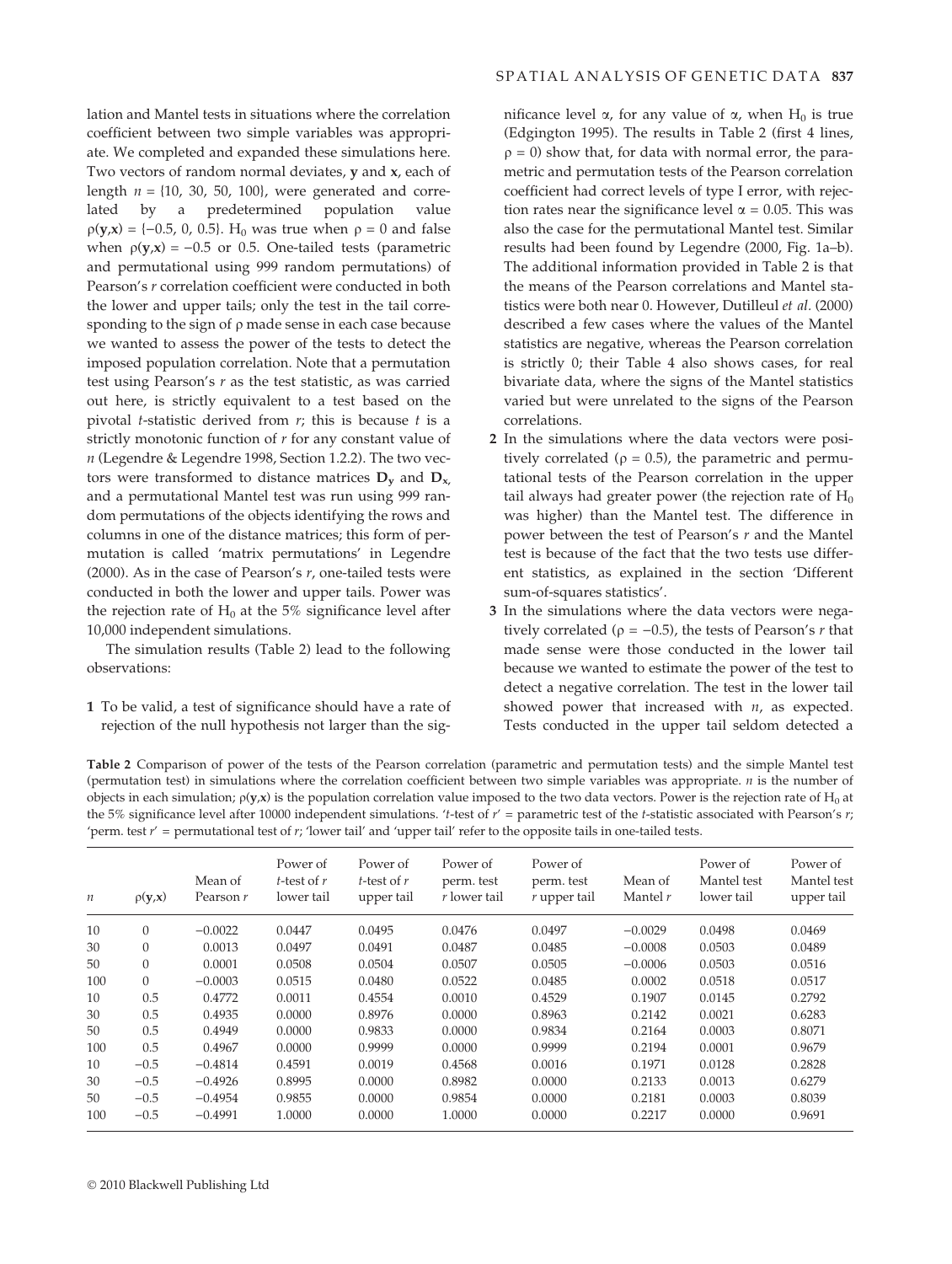significant correlation (and this only happened with  $n = 10$ , also as expected.

- 4 An interesting point here is that the mean of the Mantel statistics was positive for data vectors generated with  $\rho = -0.5$ . Because Euclidean (i.e. 'unsigned') distances had been used, the Mantel test only detected positive relationships between distances despite the fact that the original data vectors were negatively correlated. Even in that case, one expects the distances in the two matrices to increase together if any effect at all is detected. Mantel tests in the lower tail nearly never detected a significant relationship. Note that the parametric and permutational tests of the Pearson correlation in the lower tail always had greater power than the Mantel test in the upper tail.
- 5 The mean of the Pearson correlations was always close to the imposed population mean q. The small difference when  $n = 10$  is because of the distributions of simulated correlations, which is highly skewed to the left when *n* is small and  $\rho > 0$ , and to the right when *n* is small and  $\rho < 0$ . The mean of the Mantel statistics was always much smaller than  $|p|$ , a phenomenon that was noted and explained by Dutilleul et al. (2000) for the bivariate normal case.

Summary of findings – Users of the Mantel test should be aware of three facts when they are analysing data and testing a bivariate correlation hypothesis: (i) the test of the Pearson correlation has much greater power than the Mantel test to detect a linear relationship between data

vectors; this means that the test of Pearson's  $r$  is more likely than the Mantel test to detect a relationship when it is present in the data. (ii) When the correlation between the two original vectors is negative, the Mantel test cannot detect its sign: it finds a positive relationship in the world of distances. Using a Mantel two-tailed test to detect a relationship among distances whatever its sign is not a good solution either because two-tailed tests have less power than one-tailed tests. (iii) The value of the Mantel statistic is always much smaller than the population correlation, so it cannot be used as an estimate of that correlation.

## Spatial gradients

Spatial gradients can arise in genetic data as a result of several types of processes. They can appear, for example, during secondary contact between distant and temporarily isolated populations that have diverged, or as a response of non-neutral alleles to environmental gradients. Spatial gradients can also result from processes such as sequential colonization events. For example, the colonization of the world by humans has led to a pattern where genetic distance between the ancestral and descendant populations increases with geographical distance (Ramachandran et al. 2005). Spatial patterns can therefore be observed in the heterozygosity, which decreases as the distance from the ancestral population increases (Prugnolle et al. 2005; Ramachandran et al. 2005; Foll & Gaggiotti 2006). Other gradients that mimic those



Fig. 2 One hundred points forming a linear gradient in a single geographic dimension (transect  $X$ ), (a,b) with a small amount of noise, (c,d) with more noise. (a,c) One-dimensional maps of the gradients, with regression lines; X is the geographic axis, z the response variable. (b,d) Scatter plots of the distances in the response variable  $D(z)$  compared to the geographic distances  $D(X)$ , with a smoother function ('supersmoother'). *r* is the Pearson correlation coefficient,  $r<sub>M</sub>$  the Mantel statistic.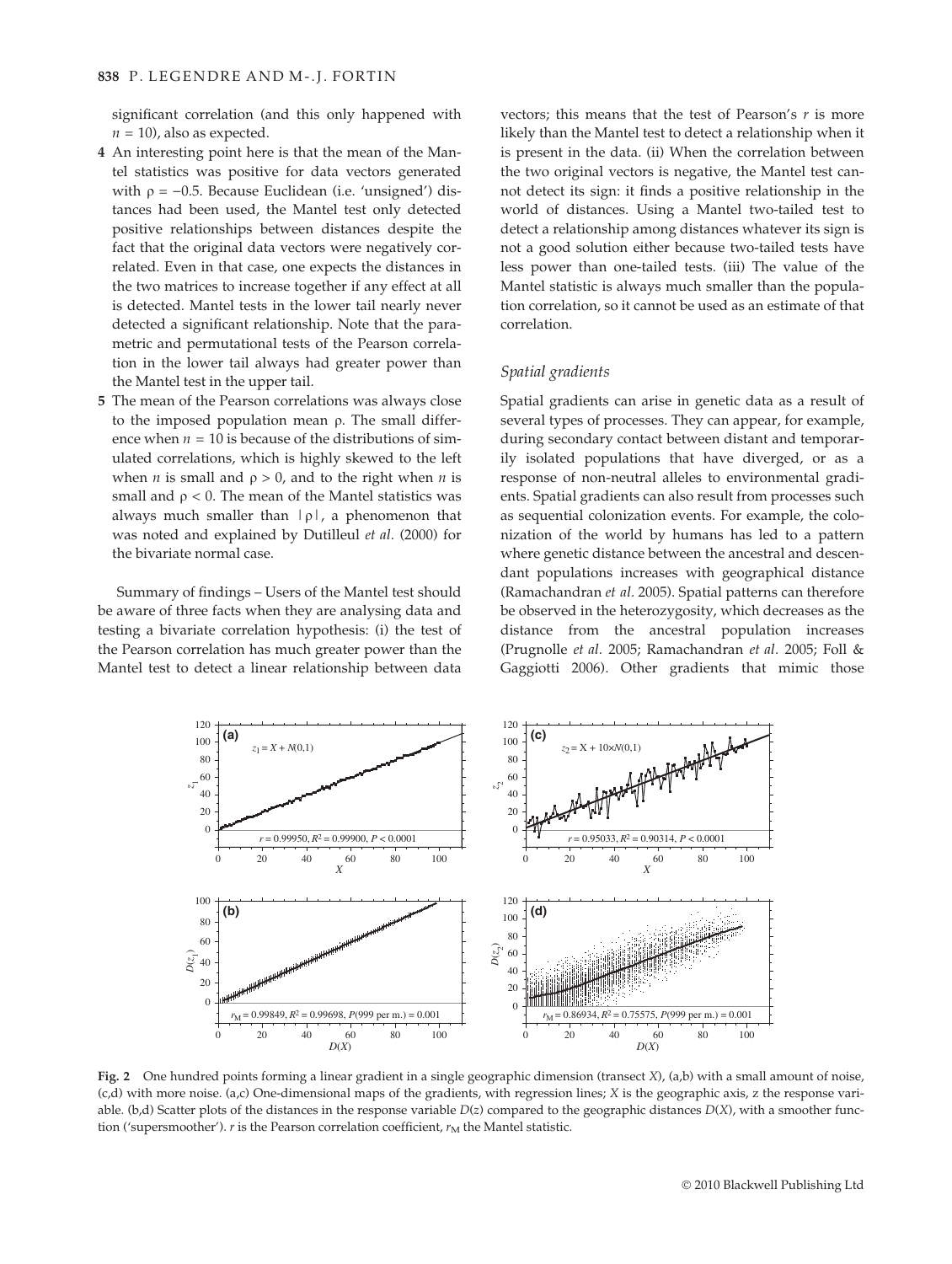generated by selection may arise through allele surfing (Edmonds et al. 2004). All these processes can also be strongly influenced by genetic drift.

Some other types of genetic processes are expected to produce autocorrelation in the genetic data, but not gradients per se: genetic drift, gene flow, dispersal, isolation by distance, isolation by resistance (McRae 2006), etc. (Fig. 1c). Autocorrelation can be studied through univariate correlograms and multivariate Mantel correlograms, or modelled by regression or canonical analysis using Moran's eigenvector maps (spatial eigenfunction analysis: Introduction, penultimate paragraph) or multiscale ordination (Wagner 2004) (Fig. 1b).

Using a simple example, we will now show that in population genetic studies of adaptive genes along spatial gradients, a significant correlation between vectors and matrices of raw data does not guarantee that a significant correlation will be identified by the Mantel test in the corresponding distance matrices. We simulated a variable z forming a linear gradient in one or two geographic dimensions, with random normal error  $\varepsilon = N(0,1)$ , using the equation  $z = f(X,Y) + k\varepsilon$ ; X and Y are the geographic coordinates of the points. The amount of error, k, will vary from 1 to 10.

In Fig. 2, the simulated structure is a linear gradient along a transect (100 points). In Fig. 3, we simulated a gradient running diagonally across the map. The equations used for generating the response variable z are shown on, or on the side of the maps. These simulations will illustrate the fact that (i) the amount of error affects the power of the Mantel test more than it does the test of the correlation coefficient in this simple form of trendsurface analysis, and (ii) the Mantel test is more likely to identify the gradient along a transect than on a map.

The basic amount of error was  $k = 1$  in Figs 2a,b and 3a,b; in other words, a local innovation was generated by adding a random normal deviate  $N(0,1)$  to the gradient value at each point, creating values with a standard deviation near 3 along 10 points of the gradient in the two spatial structures. In the case of the transect, the Mantel test (Fig. 2b) successfully identified the gradient. So we created a more difficult problem in Fig. 2c,d where the noise parameter  $k$  was 10. There is more dispersion around the smoother line in Fig. 2d than in Fig. 2b, but the gradient remains mostly linear, as shown by the smoother line, and the Mantel test still identifies it successfully.

A gradient with low noise  $(k = 1)$  running diagonally across the map was easily detected by regression on the X and Y geographic coordinates (trend-surface analysis, Fig. 3a:  $\sqrt{R^2} = r = 0.92$ ) and by the Mantel test (Fig. 3b:  $r<sub>M</sub> = 0.49$ ). Increasing the amount of noise to  $k = 2$ , the relationship between distance matrices D lost monotonicity and became more difficult to detect (Fig. 3d:  $r_M$  = 0.30), although it was easily detected by regression (Fig. 3c:  $\sqrt{R^2} = r = 0.76$ ). The power of the Mantel test



Fig. 3 One hundred points forming a linear gradient running diagonally across a surface  $(X,Y)$ , (a,b) with a small amount of noise,  $(c,d)$  with more noise. (a,c) Bubble plot maps of the gradients: X and Y are the geographic coordinate axes, z the response variable; the size of the circles is proportional to the value of z.  $(b,d)$  Scatter plots of the distances in the response variable  $D(z)$  compared to the geographic distances  $D(X,Y)$ , with a smoother function ('supersmoother').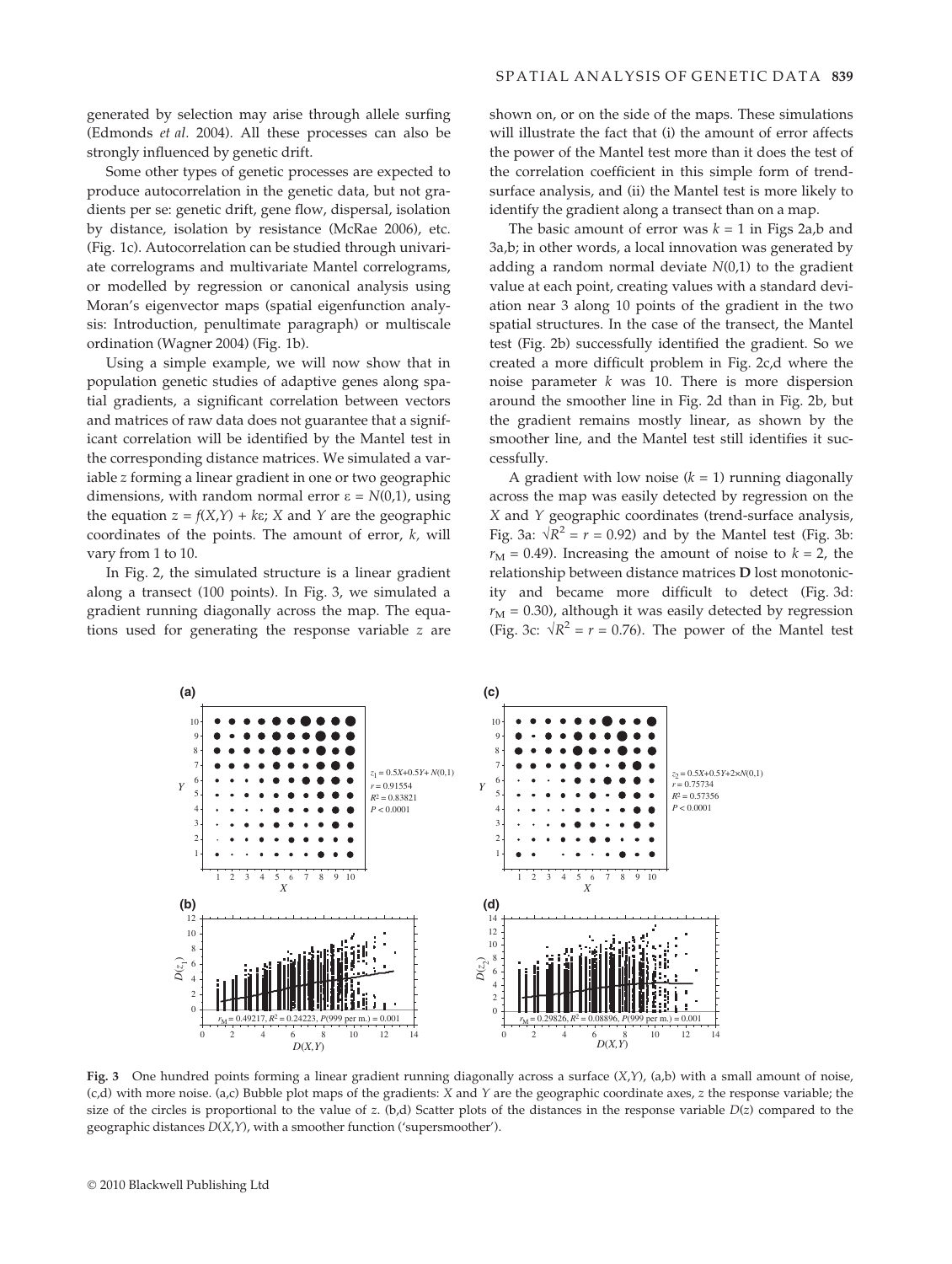was affected by the loss of monotonicity of the distance relationship as k increased. Figure 4 reports the results of the tests carried out by trend-surface analysis and by the Mantel test, for k varying from 1 to 10. Trend-surface analysis (circles) produced a significant equation for all values of  $k$  in the graph, whereas the Mantel test lost significance, for an  $\alpha$ -level of 0.05, from  $k = 6$  and on. The one-tailed test of  $R^2$  would be equivalent to a two-tailed test of  $r$  in the simple linear regression case (e.g. a transect). Because a one-tailed test has more power than a two-tailed test, the comparison in Fig. 4 should have given advantage to the one-tailed Mantel test had the two tests had equivalent power for detecting the gradient in the data.

Summary of findings – These simulated examples show that the power of the Mantel test is lower than that of trend-surface analysis for the detection of noisy spatial gradients. Because of its omnidirectional nature, the Mantel test is not ideal for the detection of directional spatial structures on two-dimensional maps, although it behaves well along transects for testing hypotheses formulated in terms of distances.

#### Multivariate, spatially structured data

Appendix S2 summarizes the results, published elsewhere (Legendre et al. 2005), of numerical simulations conducted to empirically compare the power of canonical redundancy analysis (RDA) and Mantel tests to detect environmental signature and autocorrelated spatial structures in multivariate response data. Autocorrelation is the hypothesized outcome of many spatial processes in



Fig. 4 Analysis of surfaces with different amounts of noise  $k$ , generated using the equation  $z = 0.5X + 0.5Y + k\epsilon$  where  $\epsilon$  is a random standard normal deviate.  $R^2$  is the coefficient of determination of the trend-surface regression equation;  $r_M$  is the standardized Mantel statistic. Closed symbols: statistics significant at \*\*\*,  $P \le 0.001$ ; \*\*,  $0.01 \ge P > 0.001$ ; \*,  $0.05 \ge P > 0.01$ . Open symbols:  $P > 0.05$ . Trend-surface regressions: the one-tailed test of  $R^2$ would be equivalent to a two-tailed test of  $r$  in the simple linear regression case. Mantel correlations: one-tailed tests.

population genetic data. This is one of the types of question addressed in landscape genetics where researchers are trying to understand genetic variation in terms of neutral genetic processes and selective responses to environmental conditions.

Summary of findings – (i) Permutation tests used in the analysis of rectangular data tables by regression or canonical analysis, or in the analysis of distance matrices by Mantel tests, all have correct levels of type I error; so they are all statistically valid. For regression analysis, this has been shown by a number of authors including Anderson & Legendre (1999); for canonical redundancy analysis, by Legendre et al. (2005); for Mantel tests, by Legendre (2000) and Legendre et al. (2005). (ii) For the detection of multivariate species-environment relationships, linear analysis by RDA has far greater power than methods based on distance matrices. This means that when a relationship is present in data, one is much more likely to detect it by RDA than by Mantel test or regression on distance matrices. The differences in power reported in Table A2.1 (Appendix S2) between RDA and Mantel test results are in line with the differences found in the section 'Bivariate case' between Pearson  $r$  and Mantel  $r_M$  (Table 2). (iii) For autocorrelated data, each method (RDA and Mantel) had variants that did better than using the X and Y coordinates only, but RDA always outperformed the distance-based Mantel tests. The differences in power reported in Table A2.1 between RDA and Mantel test results are in line with the differences shown in Fig. 4 (univariate response data) between the  $R^2$  statistic of trend-surface equations and Mantel  $r_M$ . (iv) These conclusions should apply to all types of response data. The allele frequency and other types of frequency data analysed in the frameworks of spatial population genetics and landscape genetics are of the same type as the species abundances that served as the reference for the simulations reported in Table A2.1.

#### Other statistical aspects

A major handicap of the raw data approach (i.e., the analysis of rectangular data tables) has been lifted in recent years for the linear analysis of multivariate frequency data, such as allele frequencies and community composition data: Legendre & Gallagher (2001) have shown how to transform community composition data in such a way that distances that are of interest in genetics and community ecology (e.g., the chord, chi-square and Hellinger distances) are preserved in the analysis. These simple transformations of the frequency data make them suitable for linear analyses such as PCA, RDA and K-means partitioning. The first step of these transformations is to standardize by row (in different ways, depending on the transformation), thus removing from the analysis the dif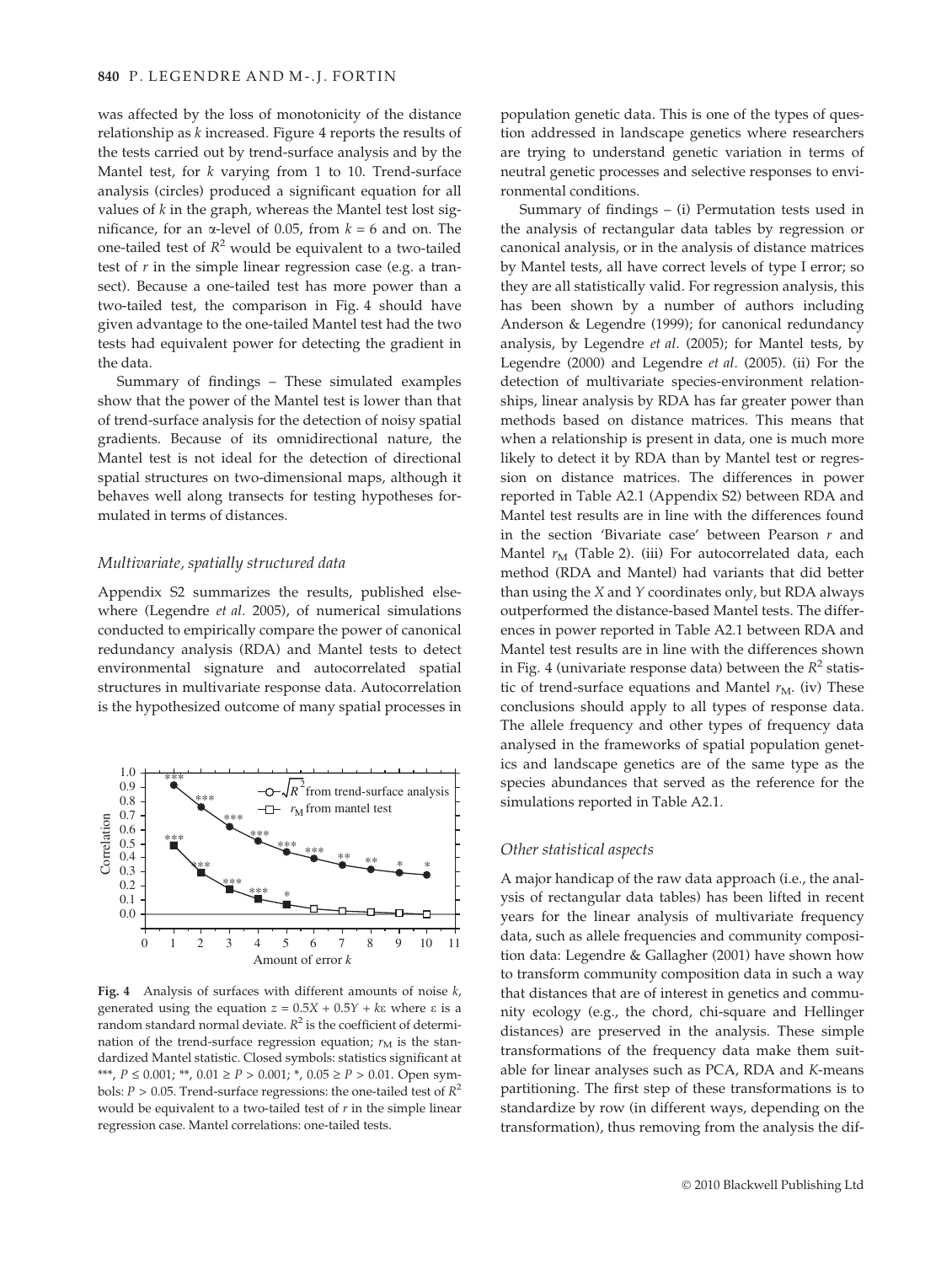ferences in row sums, which correspond to the total number of individuals per site included in the genetic analysis, or the total productivity of the sites in community ecology. The chord distance has a long history of application in genetic analysis. The Hellinger distance is the chord distance computed on square-root-transformed frequencies.

Our simulation results (Table 2, Figs 2–4, Appendix S2) have shown that the Pearson  $r$  and Mantel  $r<sub>M</sub>$  statistics are quite different in values. For that reason, the Mantel  $R_{\rm M}^2$  statistics that serve as the basis for variation partitioning based on distances are not equal to the  $R^2$ statistics from linear regression or canonical analysis that serves as the basis for linear variation partitioning. So the fractions of variation obtained by variation partitioning in the distance world are incorrect when they pretend to represent fractions of the original data variation. Their exact meaning has never been explained by the proponents of that method.

Another way of looking at this problem is the following: the square of the Mantel  $r$  statistic may be called an  $R^2$ , but it is not a coefficient of determination as known in linear models (regression, canonical analysis), and it cannot be interpreted as the proportion of the response variables' (Y) variance explained by  $X$ , but only as a measure of fit of a linear model to the paired sets of distances. The distances used to compute  $SS(d<sub>Y</sub>)$  and the fitted values used to compute  $SS(\mathbf{d}_Y)$  are not independent of one another within each set, as they are in a linear regression  $R^2$ .

A Mantel test only produces an  $r$  statistic and a  $P$ value. Canonical analysis produces results that are much richer: biplots are produced, and the contribution of each response and explanatory variable is computed and can be examined in biplots. This is another reason to prefer canonical analysis to analyse the variation of multivariate response variables such as allele frequencies.

Another drawback is that an adjusted  $R^2$  ( $R^2$ <sub>adj</sub>) cannot be computed from Mantel statistics: no equation has been proposed and demonstrated to produce an unbiased adjusted  $R^2$  ( $R^2_{\text{Madj}}$ ) in Mantel-type regression. An adjusted  $R^2$  is required to obtain unbiased estimates of the fractions in variation partitioning (Peres-Neto et al. 2006). Those who insist on interpreting the square of the Mantel  $r_M$  as a coefficient of determination are left with, at best, a biased estimate.

Additivity is a nice property of linear variation partitioning: an identical total amount of explained variation of Y is obtained, whether all explanatory variables are put in a single table  $X$  or they are divided into any number of tables. The effects of the explanatory variables are thus additive. This is not the case in partitioning on distances: different total amounts of explained variation for the response  $D(Y)$  are obtained if one includes all explan-

atory variables in a single distance matrix  $D(X)$  or if separate distance matrices are computed for the groups of explanatory variables  $D(X_1)$ ,  $D(X_2)$ , ...,  $D(X_k)$  (Legendre et al. 2008). Likewise, transforming  $Y$  and  $X$  into distance matrices  $D_Y$  and  $D_X$  and carrying out a Mantel test does not produce a test equivalent to that of multiple regression or canonical analysis, as we saw earlier on theoretical bases and in the simulation results of sections 'Bivariate case', 'Spatial gradients' and 'Multivariate spatially structured data'. Furthermore, if X is divided into various subsets  $X_1, X_2, ..., X_k$ , and each of these explanatory subsets is transformed into a distance matrix  $D_{X_1}$ ,  $D_{X_2}$ , ...,  $D_{X_k}$ , a Mantel test of  $D_Y$  against  $D_X$  is not equivalent to, and does not produce the same result as, a test of the statistic of a multiple regression of  $D<sub>Y</sub>$  on the set of distance matrices  $D_{X_1}$ ,  $D_{X_2}$ , ...,  $D_{X_k}$ . The latter method should only be used when the hypothesis to be tested clearly involves a subdivision of the explanatory variables into precise subsets. Until all these statistical points have been cleared, variation partitioning should not be performed on distance matrices.

## Discussion

In this study, we are concerned with the power of the Mantel test in situations where the primary question or hypothesis involves relationships between raw data. We are warning population geneticists that in these cases, statistical analyses based on distances lead to a large loss of statistical power; power is the ability of a statistical method to detect an effect when one is present in the data. We have shown the loss of power in studies of relationships between variables and rectangular data tables, which are turned into distance matrices, with special emphasis on the situation where one of the data tables represents spatial relationships among the study sites. In situations where the question or hypothesis is clearly formulated in terms of the raw data (vectors or rectangular data tables), Mantel tests should not be used. Legendre et al. (2005, pp. 438–439) give several examples of such misuses in the community ecology literature.

In spatial population genetics and landscape genetics, many research questions involve distance relationships. For example, the effect of landscape structure on movement, mating and gene flow among individuals or populations is usually studied by making predictions about relationships between matrices of genetic distance and landscape cost and testing these predictions by Mantel tests, whereas adaptive variation along environment gradients is studied using regression and canonical analysis of raw data tables. These statistical methods seem to be interchangeable (Table 1) because of the easiness with which a distance matrix can be computed from a raw data table, or the opposite – going from a distance matrix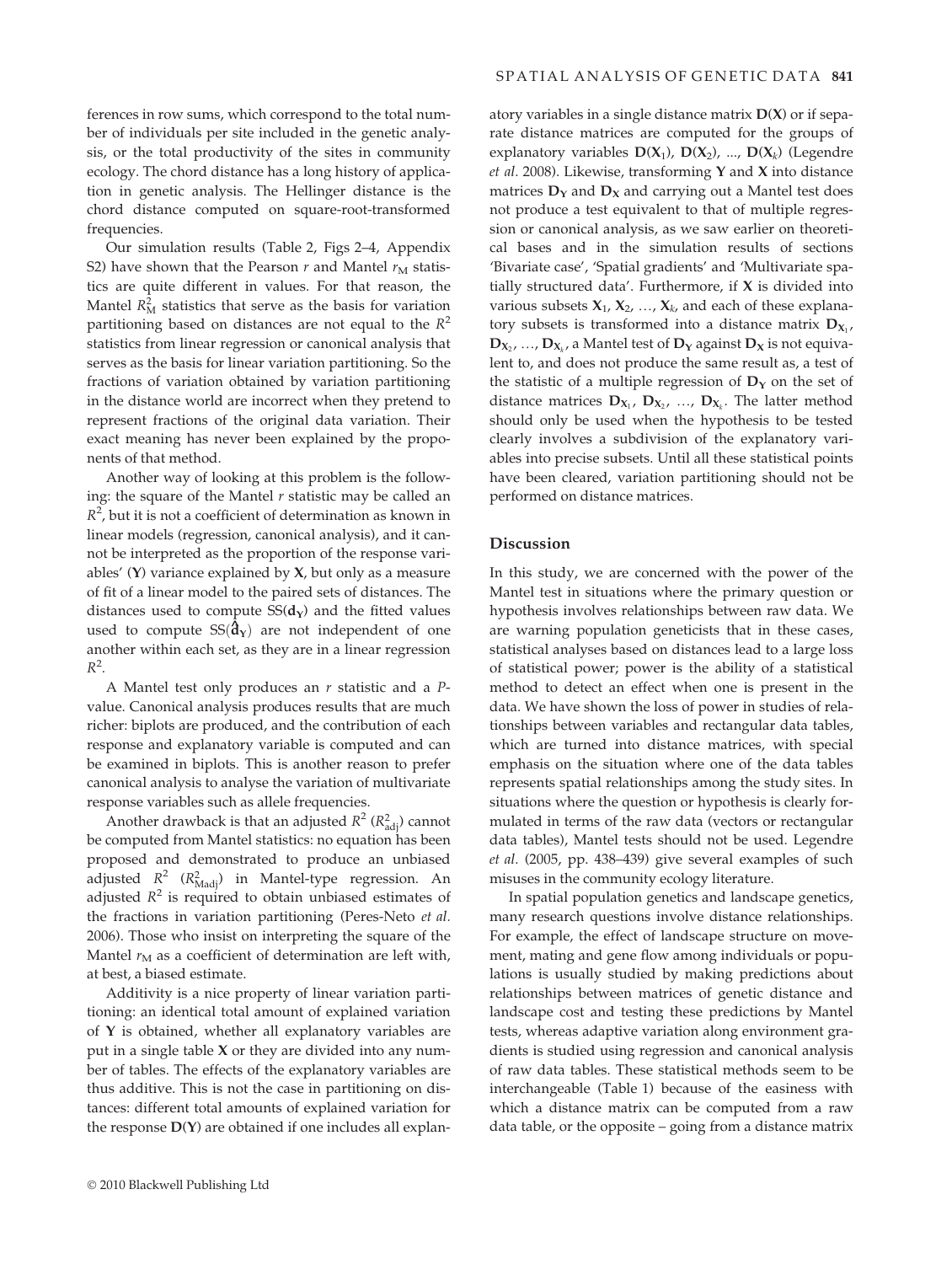to a rectangular data table – using principal coordinate analysis. The following questions will have to be addressed by future research and articles:

- 1 Consider the isolation by distance hypothesis for example: it makes predictions about relationships between genetic and geographic distance, and these predictions can be tested using Mantel tests or regression on distance matrices. It also predicts that autocorrelation should be present in the genetic response data; this prediction can be tested using univariate or multivariate correlogram analysis, or by regression or canonical analysis using Moran's eigenvector maps (spatial eigenfunction analysis).
- 2 Predictions of relationships between distance matrices can be tested using Mantel tests, but the same relationships could also be tested by canonical analysis after transforming the distance matrices into rectangular matrices through principal coordinate analysis; this is called distance-based (db) canonical analysis (db-RDA, db-CCA: Legendre & Anderson 1999; example of application to genetic distance data: Geffen et al. 2004) (Fig. 1c). For questions formulated in terms of distances, which statistical method has the highest power remains to be determined. This question should be examined by numerical simulations carried out by working groups of population geneticists.

Scientists should use multiple regression (for a single response variable) or canonical redundancy analysis (RDA) when investigating response-environment relationships or spatial structures, unless the hypothesis to be tested is strictly formulated in terms of distances (or involves the variance of the distances). The reasons are the following: (i) the null hypothesis of the Mantel test involves distances, whereas those of correlation analysis, regression analysis and RDA involve the original variables (rectangular data tables); and (ii) correlation analysis and RDA lead to higher  $R^2$  statistics and offer a more powerful test than Mantel analysis in tests of hypothesis involving relationships among the original variables.

The second point is supported by the results of simulations reported in this study. The section 'Bivariate case' showed that for testing a bivariate correlation hypothesis, e.g. between a response and an environmental variable, the test of the Pearson correlation has much greater power than the Mantel test to detect a linear relationship between data vectors; this means that the test of Pearson's  $r$  is more likely than the Mantel test to detect a relationship when it is present in the data. Using examples, we showed in the section 'Spatial gradients' that the power of the Mantel test is lower than that of trend-surface analysis for the detection of noisy spatial gradients. In the section 'Multivariate spatially structured data' and Appendix S2, we reported the results of extensive simulations showing that for the detection of species-environment relationships or spatial structures in the multivariate response data (e.g. several species, several alleles), linear analysis by RDA has far greater power than methods based on distance matrices. This means that when relationships of these types are present in the response data, one is much more likely to detect them by RDA than by Mantel test or regression on distance matrices. These empirical findings are not surprising given the fact that the SS involved in the denominator of the Pearson correlation (or partitioned by multiple regression or RDA), and that of the Mantel test and derived forms (such as linear regression on distance matrices), are not equal, are not a simple functions of, and cannot be reduced to each other (section 'Different sum-of-squares statistics').

The domain of application of the methods of comparison based on distance matrices (Mantel test, QAP, partial Mantel test, ANOSIM, multiple regression on distance matrices) is the set of {evolutionary, genetic, ecological, etc.} questions that are originally formulated in terms of distances. Testing the distance predictions of a hypothesis of isolation by distance in genetics is one of these questions. Isolation by distance also predicts the presence of spatial autocorrelation in the response data, however, and that prediction should best be tested using other methods, including univariate or multivariate correlogram analysis, regression or canonical analysis using spatial eigenfunctions.

#### Acknowledgements

This work is a contribution to 'An Interdisciplinary Approach to Advancing Landscape Genetics Working Group' supported by the National Center for Ecological Analysis and Synthesis, a Center funded by NSF (Grant #DEB-0553768), the University of California, Santa Barbara, and the State of California. The article benefited from interesting comments of three reviewers and of Oscar Gaggiotti, to whom we are grateful. The research was supported by NSERC grants 7738 to P. Legendre and 203800 to M.-J. Fortin.

#### References

- Anderson MJ, Legendre P (1999) An empirical comparison of permutation methods for tests of partial regression coefficients in a linear model. Journal of Statistical Computation and Simulation, 62, 271–303.
- Bjørnstad ON (2009) ncf: Spatial Nonparametric Covariance Functions. R package version 1.1-3. http://cran.r-project.org/.
- Blanchet FG, Legendre P, Borcard D (2008) Modelling directional spatial processes in ecological data. Ecological Modelling, 215, 325–336.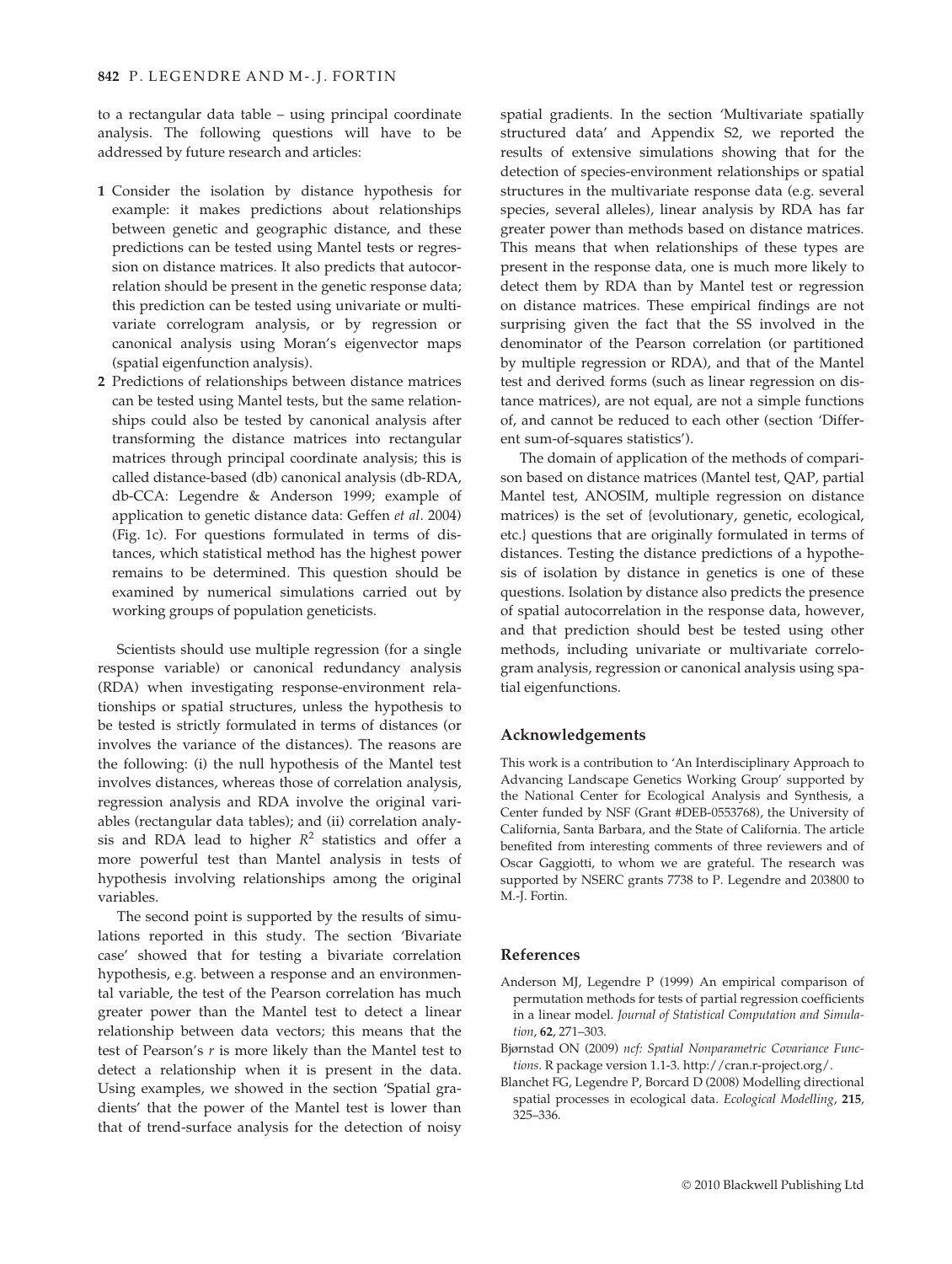- Borcard D, Legendre P (1994) Environmental control and spatial structure in ecological communities: an example using Oribatid mites (Acari, Oribatei). Environmental and Ecological Statistics, 1, 37–61.
- Borcard D, Legendre P (2002) All-scale spatial analysis of ecological data by means of principal coordinates of neighbour matrices. Ecological Modelling, 153, 51–68.
- Borcard D, Legendre P, Drapeau P (1992) Partialling out the spatial component of ecological variation. Ecology, 73, 1045–1055.
- Borcard D, Legendre P, Avois-Jacquet C, Tuomisto H (2004) Dissecting the spatial structure of ecological data at multiple scales. Ecology, 85, 1826–1832.
- van Buskirk J (1997) Independent evolution of song structure and note structure in American wood warblers. Proceedings of the Royal Society of London, series B, 264, 755–761.
- Castellano S, Balletto E (2002) Is the partial Mantel test inadequate? Evolution, 56, 1871–1873.
- Cheverud JM (1989) A comparative analysis of morphological variation patterns in the Papionins. Evolution, 43, 1737–1747.
- Clarke KR (1988) Detecting change in benthic community structure. In: Proceedings of Invited Papers, Fourteenth International Biometric Conference, Namur, Belgium (ed. Oger R), pp. 131–142. Société Adolphe Quételet, Gembloux.
- Clarke KR (1993) Non-parametric multivariate analyses of changes in community structure. Australian Journal of Ecology, 18, 117–143.
- Cushman SA, McKelvey KS, Hayden J, Schwartz MK (2006) Gene flow in complex landscapes: testing multiple hypotheses with causal modeling. American Naturalist, 168, 486–499.
- Dietz EJ (1983) Permutation tests for association between two distance matrices. Systematic Zoology, 32, 21–26.
- Diniz JAF, Nabout JC, Telles MPD, Soares TN, Rangel TN (2009) A review of techniques for spatial modelling in geographical, conservation and landscape genetics. Genetics and Molecular Biology, 32, 203–211.
- Dray S, Legendre P, Peres-Neto PR (2006) Spatial modelling: a comprehensive framework for principal coordinate analysis of neighbour matrices (PCNM). Ecological Modelling, 196, 483– 493.
- Dray S, Dufour AB, Chessel D (2007) The ade4 package II: Two-table and K-table methods. R News, 7, 47–52.
- Dutilleul P, Stockwell JD, Frigon D, Legendre P (2000) The Mantel test versus Pearson's correlation analysis: assessment of the differences for biological and environmental studies. Journal of Agricultural, Biological and Environmental Statistics, 5, 131–150.
- Edgington ES (1995) Randomization Tests, 3rd edn. Marcel Dekker, Inc., New York.
- Edmonds CA, Lillie AS, Cavalli-Sforza LL (2004) Mutations arising in the wave front of an expanding population. Proceedings of the National Academy of Sciences of the United States of America, 101, 975–979.
- Excoffier L, Laval G, Schneider S (2005) Arlequin ver. 3.0: An integrated software package for population genetics data analysis. Evolutionary Bioinformatics Online, 1, 47–50.
- Foll M, Gaggiotti O (2006) Identifying the environmental factors that determine the genetic structure of populations. Genetics, 174, 875–891.
- Fortin M-J, Gurevitch J (2001) Mantel tests: spatial structure in field experiments. In: Design and Analysis of Ecological Experiments, 2nd edn (eds Scheiner SM & Gurevitch J), pp. 308–326. Oxford University Press, New York, NY.
- Geffen E, Anderson MJ, Wayne RL (2004) Climate and habitat barriers to dispersal in the highly mobile grey wolf. Molecular Ecology, 13, 2481–2490.
- Guillot G, Leblois R, Coulon A, Frantz AC (2009) Statistical methods in spatial genetics. Molecular Ecology, 18, 4734–4756.
- Hubert LJ, Golledge RG (1981) A heuristic method for the comparison of related structures. Journal of Mathematical Psychology, 23, 214–226.
- Hubert LJ, Schultz J (1976) Quadratic assignment as a general data analysis strategy. British Journal of Mathematical and Statistical Psychology, 29, 190-241.
- Le Boulengé E, Legendre P, de le Court C, Le Boulengé-Nguyen P, Languy M (1996) Microgeographic morphological differentiation in muskrats. Journal of Mammalogy, 77, 684–701.
- Leduc A, Drapeau P, Bergeron Y, Legendre P (1992) Study of spatial components of forest cover using partial Mantel tests and path analysis. Journal of Vegetation Science, 3, 69–78.
- Legendre P (1990) Quantitative methods and biogeographic analysis. In: Evolutionary Biogeography of the Marine Algae of the North Atlantic (eds Garbary DJ & South RG), vol. G22, pp. 9–34. NATO ASI Series, Springer-Verlag, Berlin.
- Legendre P (2000) Comparison of permutation methods for the partial correlation and partial Mantel tests. Journal of Statistical Computation and Simulation, 67, 37–73.
- Legendre P, Anderson MJ (1999) Distance-based redundancy analysis: testing multispecies responses in multifactorial ecological experiments. Ecological Monographs, 69, 1–24.
- Legendre P, Gallagher ED (2001) Ecologically meaningful transformations for ordination of species data. Oecologia, 129, 271– 280.
- Legendre P, Lapointe F-J (2004) Assessing congruence among distance matrices: single malt Scotch whiskies revisited. Australian and New Zealand Journal of Statistics, 46, 615–629.
- Legendre P, Legendre L (1998) Numerical Ecology, 2nd English edn. Elsevier Science BV, Amsterdam.
- Legendre P, Troussellier M (1988) Aquatic heterotrophic bacteria: modeling in the presence of spatial autocorrelation. Limnology and Oceanography, 33, 1055–1067.
- Legendre P, Lapointe F-J, Casgrain P (1994) Modeling brain evolution from behavior: a permutational regression approach. Evolution, 48, 1487–1499.
- Legendre P, Borcard D, Peres-Neto PR (2005) Analyzing beta diversity: partitioning the spatial variation of community composition data. Ecological Monographs, 75, 435–450.
- Legendre P, Borcard D, Peres-Neto PR (2008) Analyzing or explaining beta diversity: Comment. Ecology, 8, 3238–3244.
- Lloyd BD (2003) The demographic history of the New Zealand short-tailed bat Mystacina tuberculata inferred from modified control region sequences. Molecular Ecology, 12, 1895–1911.
- MacDougall-Shackleton EA, MacDougall-Shackleton SA (2001) Cultural and genetic evolution in mountain white-crowned sparrows: song dialects are associated with population structure. Evolution, 55, 2568–2575.
- Mantel N (1967) The detection of disease clustering and a generalized regression approach. Cancer Research, 27, 209–220.
- Mantel N, Valand RS (1970) A technique of nonparametric multivariate analysis. Biometrics, 26, 547–558.
- McRae BH (2006) Isolation by resistance. Evolution, 60, 1551– 1561.